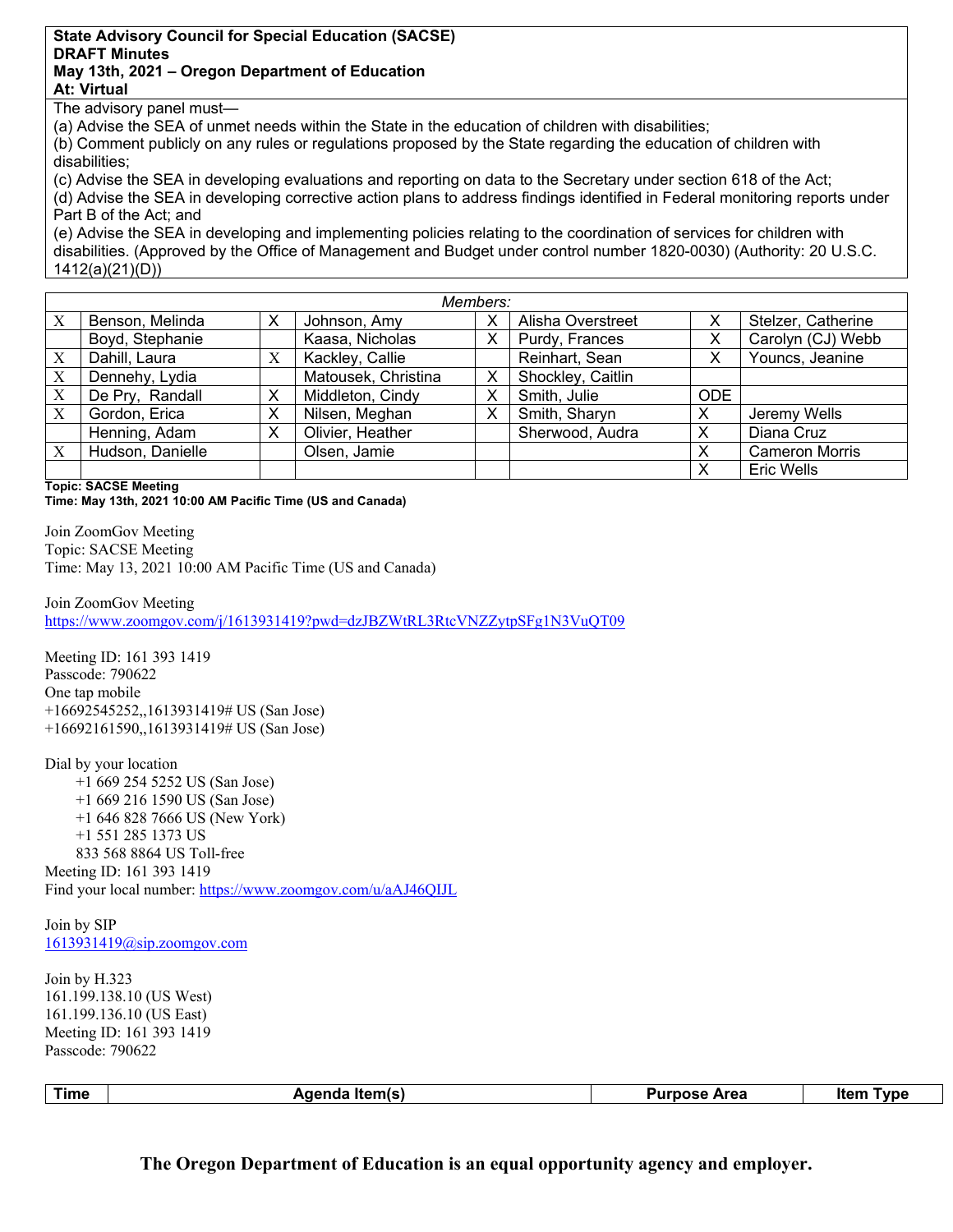| 10:00          | Welcome: (Julie Smith, Chair)                                                                                                                                                                                                                                |                        |                  |
|----------------|--------------------------------------------------------------------------------------------------------------------------------------------------------------------------------------------------------------------------------------------------------------|------------------------|------------------|
|                | Chair Julie Smith did the welcoming and grounding.                                                                                                                                                                                                           |                        |                  |
| 10:10          | New upcoming member Stacy Fields introduced herself.                                                                                                                                                                                                         |                        |                  |
| 10:10          | Adopt Agenda/Approve March Minutes<br>Movement by Cindy Middleton and seconded by Catherine<br>Stelzer to accept Agenda. Motion passed.                                                                                                                      | Informational/Approval | Discussion/Actio |
| 10:15          | Frances Purdy made motion to pass content of minutes.<br>$\bullet$<br>Heather Olivier seconded. Motion passed.                                                                                                                                               |                        | n                |
|                | Old Business:                                                                                                                                                                                                                                                |                        |                  |
| 10:15          | Summer meeting on Goals<br>$\bullet$<br>CJ Webb liked the idea of another meeting and it<br>$\circ$<br>being a work session. Jeremy Wells talked about<br>how we joined SICC at their work session last<br>summer. Laura Dahill said it'd be helpful for the |                        |                  |
|                | member who is replacing her to attend as her term                                                                                                                                                                                                            | (a)                    | Discussion/Actio |
| 10:45          | comes to an end. Proposal would be a work                                                                                                                                                                                                                    |                        | n                |
|                | session in August to center work throughout the<br>year. Motion moved forward.                                                                                                                                                                               |                        |                  |
|                | TAESE (When to do it?)                                                                                                                                                                                                                                       |                        |                  |
|                | Caitlin Shockley said a formal survey with the<br>$\circ$                                                                                                                                                                                                    |                        |                  |
|                | options to see what works.                                                                                                                                                                                                                                   |                        |                  |
|                | $\circ$                                                                                                                                                                                                                                                      |                        |                  |
| 10:45          |                                                                                                                                                                                                                                                              |                        |                  |
|                | Social and Break                                                                                                                                                                                                                                             |                        |                  |
| 11:00<br>11:00 |                                                                                                                                                                                                                                                              |                        |                  |
|                | <b>Committee Work</b>                                                                                                                                                                                                                                        | Informational          | Discussion       |
| 11:30          |                                                                                                                                                                                                                                                              |                        |                  |
|                | <b>Committee Work</b>                                                                                                                                                                                                                                        |                        |                  |
|                | <b>Public Policy Committee</b>                                                                                                                                                                                                                               |                        |                  |
|                | Heather Olivier reported out on Policy Committee and that<br>$\bullet$                                                                                                                                                                                       |                        |                  |
|                | it was figuring out who would be doing which rules moving                                                                                                                                                                                                    |                        |                  |
|                | forward. They had questions around HB 2166 directs the<br>superintended to review equity in education systems. Is                                                                                                                                            |                        |                  |
|                | SACSE an advisory group or part of it? Jeremy Wells said                                                                                                                                                                                                     |                        |                  |
|                | SACSE we need to vote on it to send a letter to Director                                                                                                                                                                                                     |                        |                  |
|                | Eric Wells to be an advisor on the Advisory group if the Bill                                                                                                                                                                                                |                        |                  |
|                | passes. Caitlin Shockley made a motion for Chair Julie                                                                                                                                                                                                       |                        |                  |
|                | Smith and the Executive Team for a letter to be sent to                                                                                                                                                                                                      |                        |                  |
|                | Director Eric Wells and ODE as an advisor or Stakeholder<br>in the Advisory Board. Cindy Middleton seconded and                                                                                                                                              |                        |                  |
|                | motion passed.                                                                                                                                                                                                                                               |                        |                  |
|                | Jeremy Wells gave an update on Bill 2073. We wanted to<br>$\bullet$                                                                                                                                                                                          |                        |                  |
|                | know how it would impact students who receive special                                                                                                                                                                                                        |                        |                  |
| 11:30          | education. Jennifer Dundon said it is still being worked.                                                                                                                                                                                                    |                        |                  |
|                | EI/ECSE will stay with ODE but two reports will be                                                                                                                                                                                                           | Informational          | Discussion       |
| 12:00          | conducted to align early childhood services.                                                                                                                                                                                                                 |                        |                  |
|                | Jeremy Wells spoke on Public Policy Committee could be a<br>supporter for the Executive Team on Bylaw updates. Policy                                                                                                                                        |                        |                  |
|                | Team could be an extra pair of eyes for when it is proposed                                                                                                                                                                                                  |                        |                  |
|                | to SACSE overall.                                                                                                                                                                                                                                            |                        |                  |
|                | Executive Team and SACSE all have full editable access to                                                                                                                                                                                                    |                        |                  |
|                | the SACSE Google Drive.                                                                                                                                                                                                                                      |                        |                  |
|                | <b>Membership Committee</b>                                                                                                                                                                                                                                  |                        |                  |
|                | Caitlin Shockley officially approved the 7 new members.<br>$\bullet$<br>CJ Webb spoke on youth representation on SACSE and<br>$\bullet$                                                                                                                      |                        |                  |
|                | creating a letter to see if there are students who are                                                                                                                                                                                                       |                        |                  |
|                | interested and create a sub-committee within membership                                                                                                                                                                                                      |                        |                  |
|                | to work with them. They would be ad-hoc members.                                                                                                                                                                                                             |                        |                  |
|                | Future agenda item of how are assessing the<br>$\bullet$                                                                                                                                                                                                     |                        |                  |
|                | demographics of SACSE to see who is present and who is                                                                                                                                                                                                       |                        |                  |
|                | missing and how data is assessed. Having an hour next                                                                                                                                                                                                        |                        |                  |
|                | meeting to assess this information.<br><b>Constituent Reports</b>                                                                                                                                                                                            |                        |                  |
|                |                                                                                                                                                                                                                                                              |                        |                  |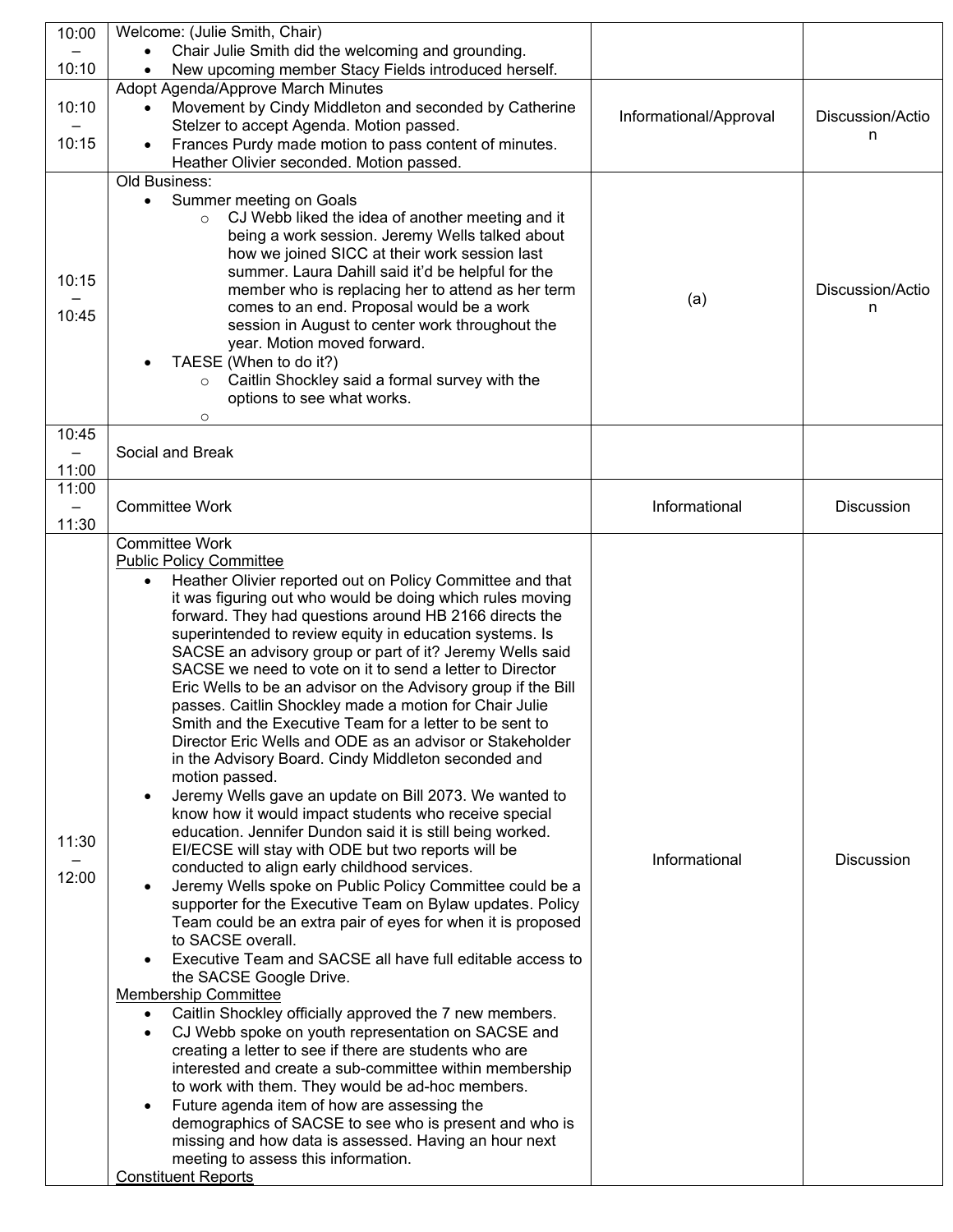| Frances Purdy shared her constituent report and what has<br>come up with parents and OHA. Families and parents who<br>have IEPs and 504s needing to be amended and having<br>difficulty doing it in a timely fashion. Parents identified 2<br>things that would help. In person or virtual support at IEP<br>meetings. Some informal discussion where parents are<br>reporting that no real change is happening with their child.<br>In Oregon, in particular the support that officially comes<br>from FACT and unofficially from other organizations is not<br>enough. Parents need more help understanding the IEP<br>and 504 process. Frances Purdy asked that ODE put in<br>financial support-to-support parents and advocacy.<br>From Director Eric Wells, "I also want to ensure everyone is<br>clear that Section 504 is NOT special education. Students<br>eligible for Section 504 are not protected by IDEA any more<br>than any other general education student (e.g., child find<br>responsibilities) is they are protected under Section 504 of<br>the Rehabilitation Act and the Americans with Disabilities<br>Act (as are students also protected by IDEA). SACSE<br>advises related to IDEA, not Section 504."<br>Jeremy Wells said it should be shared with the Civil Rights<br>Division at ODE and forward the concern to areas of<br>concern and need to Winston Cornwall in the Office of the<br>Director and Director Eric Wells.<br>Laura Dahill shared her constituent report. Parents want<br>schools to adopt trauma informed care rather than PBIS.<br>There was a concern about life-skills in neighborhood<br>schools and student missing speech and language<br>services. In addition, there were concerns about legislative<br>limiting homeschool and online and making sure those<br>doing well on online learning continue to have access to it.<br>From Cindy Middleton, "Constituent discussions in my area<br>remain to be based around Covid, lack of services during<br>Covid, and the long-term consequences for our students<br>with disabilities. Most recent, there is a LOT of uneasiness<br>about ODE guidance for the next school year not being<br>released until July as parents and districts are trying to plan<br>now."<br>Cindy Middleton spoke on requests circling back to future<br>agendas with constituent reports.<br>12:00<br>Lunch break<br>-<br>12:30<br><b>Public Comment</b><br>12:30<br>$-1:00$<br>There was no one signed up for Public Comment.<br>$\bullet$<br>Updates from ODE: (Eric Wells, Director)<br>New Staff<br>Eric introduced the new Superintendent to the<br>$\circ$<br>Office of Enhancing Student Opportunities Tenneal<br>Wetherell, as well as new staff Sarah Thoroud and<br>Diana Cruz.<br>Guidance ESY<br>$1:00 -$<br>Request for Proposal (RFP) General Supervision Re-<br>Informational/Advise<br><b>Discussion</b><br>1:30<br>design<br>Catherine Stelzer asked about the separation<br>$\circ$<br>between IEP teams and guidance as relates to<br>Foster Care and retention of the student. Director<br>Eric Wells asked her to document to help with that<br>guidance.<br>Chair Julie Smith shared a document around<br>$\circ$<br>retention that she had come up with as well. |  |  |
|-----------------------------------------------------------------------------------------------------------------------------------------------------------------------------------------------------------------------------------------------------------------------------------------------------------------------------------------------------------------------------------------------------------------------------------------------------------------------------------------------------------------------------------------------------------------------------------------------------------------------------------------------------------------------------------------------------------------------------------------------------------------------------------------------------------------------------------------------------------------------------------------------------------------------------------------------------------------------------------------------------------------------------------------------------------------------------------------------------------------------------------------------------------------------------------------------------------------------------------------------------------------------------------------------------------------------------------------------------------------------------------------------------------------------------------------------------------------------------------------------------------------------------------------------------------------------------------------------------------------------------------------------------------------------------------------------------------------------------------------------------------------------------------------------------------------------------------------------------------------------------------------------------------------------------------------------------------------------------------------------------------------------------------------------------------------------------------------------------------------------------------------------------------------------------------------------------------------------------------------------------------------------------------------------------------------------------------------------------------------------------------------------------------------------------------------------------------------------------------------------------------------------------------------------------------------------------------------------------------------------------------------------------------------------------------------------------------------------------------------------------------------------------------------------------------------------------------------------------------------------------------------------------------------------------------------------------------------------------------------------------------------------------------------------------------------------------------------------------------------------------------------------------------------------------------------------------------------------------------------------------------------------------|--|--|
|                                                                                                                                                                                                                                                                                                                                                                                                                                                                                                                                                                                                                                                                                                                                                                                                                                                                                                                                                                                                                                                                                                                                                                                                                                                                                                                                                                                                                                                                                                                                                                                                                                                                                                                                                                                                                                                                                                                                                                                                                                                                                                                                                                                                                                                                                                                                                                                                                                                                                                                                                                                                                                                                                                                                                                                                                                                                                                                                                                                                                                                                                                                                                                                                                                                                             |  |  |
|                                                                                                                                                                                                                                                                                                                                                                                                                                                                                                                                                                                                                                                                                                                                                                                                                                                                                                                                                                                                                                                                                                                                                                                                                                                                                                                                                                                                                                                                                                                                                                                                                                                                                                                                                                                                                                                                                                                                                                                                                                                                                                                                                                                                                                                                                                                                                                                                                                                                                                                                                                                                                                                                                                                                                                                                                                                                                                                                                                                                                                                                                                                                                                                                                                                                             |  |  |
|                                                                                                                                                                                                                                                                                                                                                                                                                                                                                                                                                                                                                                                                                                                                                                                                                                                                                                                                                                                                                                                                                                                                                                                                                                                                                                                                                                                                                                                                                                                                                                                                                                                                                                                                                                                                                                                                                                                                                                                                                                                                                                                                                                                                                                                                                                                                                                                                                                                                                                                                                                                                                                                                                                                                                                                                                                                                                                                                                                                                                                                                                                                                                                                                                                                                             |  |  |
|                                                                                                                                                                                                                                                                                                                                                                                                                                                                                                                                                                                                                                                                                                                                                                                                                                                                                                                                                                                                                                                                                                                                                                                                                                                                                                                                                                                                                                                                                                                                                                                                                                                                                                                                                                                                                                                                                                                                                                                                                                                                                                                                                                                                                                                                                                                                                                                                                                                                                                                                                                                                                                                                                                                                                                                                                                                                                                                                                                                                                                                                                                                                                                                                                                                                             |  |  |
|                                                                                                                                                                                                                                                                                                                                                                                                                                                                                                                                                                                                                                                                                                                                                                                                                                                                                                                                                                                                                                                                                                                                                                                                                                                                                                                                                                                                                                                                                                                                                                                                                                                                                                                                                                                                                                                                                                                                                                                                                                                                                                                                                                                                                                                                                                                                                                                                                                                                                                                                                                                                                                                                                                                                                                                                                                                                                                                                                                                                                                                                                                                                                                                                                                                                             |  |  |
|                                                                                                                                                                                                                                                                                                                                                                                                                                                                                                                                                                                                                                                                                                                                                                                                                                                                                                                                                                                                                                                                                                                                                                                                                                                                                                                                                                                                                                                                                                                                                                                                                                                                                                                                                                                                                                                                                                                                                                                                                                                                                                                                                                                                                                                                                                                                                                                                                                                                                                                                                                                                                                                                                                                                                                                                                                                                                                                                                                                                                                                                                                                                                                                                                                                                             |  |  |
|                                                                                                                                                                                                                                                                                                                                                                                                                                                                                                                                                                                                                                                                                                                                                                                                                                                                                                                                                                                                                                                                                                                                                                                                                                                                                                                                                                                                                                                                                                                                                                                                                                                                                                                                                                                                                                                                                                                                                                                                                                                                                                                                                                                                                                                                                                                                                                                                                                                                                                                                                                                                                                                                                                                                                                                                                                                                                                                                                                                                                                                                                                                                                                                                                                                                             |  |  |
|                                                                                                                                                                                                                                                                                                                                                                                                                                                                                                                                                                                                                                                                                                                                                                                                                                                                                                                                                                                                                                                                                                                                                                                                                                                                                                                                                                                                                                                                                                                                                                                                                                                                                                                                                                                                                                                                                                                                                                                                                                                                                                                                                                                                                                                                                                                                                                                                                                                                                                                                                                                                                                                                                                                                                                                                                                                                                                                                                                                                                                                                                                                                                                                                                                                                             |  |  |
|                                                                                                                                                                                                                                                                                                                                                                                                                                                                                                                                                                                                                                                                                                                                                                                                                                                                                                                                                                                                                                                                                                                                                                                                                                                                                                                                                                                                                                                                                                                                                                                                                                                                                                                                                                                                                                                                                                                                                                                                                                                                                                                                                                                                                                                                                                                                                                                                                                                                                                                                                                                                                                                                                                                                                                                                                                                                                                                                                                                                                                                                                                                                                                                                                                                                             |  |  |
|                                                                                                                                                                                                                                                                                                                                                                                                                                                                                                                                                                                                                                                                                                                                                                                                                                                                                                                                                                                                                                                                                                                                                                                                                                                                                                                                                                                                                                                                                                                                                                                                                                                                                                                                                                                                                                                                                                                                                                                                                                                                                                                                                                                                                                                                                                                                                                                                                                                                                                                                                                                                                                                                                                                                                                                                                                                                                                                                                                                                                                                                                                                                                                                                                                                                             |  |  |
|                                                                                                                                                                                                                                                                                                                                                                                                                                                                                                                                                                                                                                                                                                                                                                                                                                                                                                                                                                                                                                                                                                                                                                                                                                                                                                                                                                                                                                                                                                                                                                                                                                                                                                                                                                                                                                                                                                                                                                                                                                                                                                                                                                                                                                                                                                                                                                                                                                                                                                                                                                                                                                                                                                                                                                                                                                                                                                                                                                                                                                                                                                                                                                                                                                                                             |  |  |
|                                                                                                                                                                                                                                                                                                                                                                                                                                                                                                                                                                                                                                                                                                                                                                                                                                                                                                                                                                                                                                                                                                                                                                                                                                                                                                                                                                                                                                                                                                                                                                                                                                                                                                                                                                                                                                                                                                                                                                                                                                                                                                                                                                                                                                                                                                                                                                                                                                                                                                                                                                                                                                                                                                                                                                                                                                                                                                                                                                                                                                                                                                                                                                                                                                                                             |  |  |
|                                                                                                                                                                                                                                                                                                                                                                                                                                                                                                                                                                                                                                                                                                                                                                                                                                                                                                                                                                                                                                                                                                                                                                                                                                                                                                                                                                                                                                                                                                                                                                                                                                                                                                                                                                                                                                                                                                                                                                                                                                                                                                                                                                                                                                                                                                                                                                                                                                                                                                                                                                                                                                                                                                                                                                                                                                                                                                                                                                                                                                                                                                                                                                                                                                                                             |  |  |
|                                                                                                                                                                                                                                                                                                                                                                                                                                                                                                                                                                                                                                                                                                                                                                                                                                                                                                                                                                                                                                                                                                                                                                                                                                                                                                                                                                                                                                                                                                                                                                                                                                                                                                                                                                                                                                                                                                                                                                                                                                                                                                                                                                                                                                                                                                                                                                                                                                                                                                                                                                                                                                                                                                                                                                                                                                                                                                                                                                                                                                                                                                                                                                                                                                                                             |  |  |
|                                                                                                                                                                                                                                                                                                                                                                                                                                                                                                                                                                                                                                                                                                                                                                                                                                                                                                                                                                                                                                                                                                                                                                                                                                                                                                                                                                                                                                                                                                                                                                                                                                                                                                                                                                                                                                                                                                                                                                                                                                                                                                                                                                                                                                                                                                                                                                                                                                                                                                                                                                                                                                                                                                                                                                                                                                                                                                                                                                                                                                                                                                                                                                                                                                                                             |  |  |
|                                                                                                                                                                                                                                                                                                                                                                                                                                                                                                                                                                                                                                                                                                                                                                                                                                                                                                                                                                                                                                                                                                                                                                                                                                                                                                                                                                                                                                                                                                                                                                                                                                                                                                                                                                                                                                                                                                                                                                                                                                                                                                                                                                                                                                                                                                                                                                                                                                                                                                                                                                                                                                                                                                                                                                                                                                                                                                                                                                                                                                                                                                                                                                                                                                                                             |  |  |
|                                                                                                                                                                                                                                                                                                                                                                                                                                                                                                                                                                                                                                                                                                                                                                                                                                                                                                                                                                                                                                                                                                                                                                                                                                                                                                                                                                                                                                                                                                                                                                                                                                                                                                                                                                                                                                                                                                                                                                                                                                                                                                                                                                                                                                                                                                                                                                                                                                                                                                                                                                                                                                                                                                                                                                                                                                                                                                                                                                                                                                                                                                                                                                                                                                                                             |  |  |
|                                                                                                                                                                                                                                                                                                                                                                                                                                                                                                                                                                                                                                                                                                                                                                                                                                                                                                                                                                                                                                                                                                                                                                                                                                                                                                                                                                                                                                                                                                                                                                                                                                                                                                                                                                                                                                                                                                                                                                                                                                                                                                                                                                                                                                                                                                                                                                                                                                                                                                                                                                                                                                                                                                                                                                                                                                                                                                                                                                                                                                                                                                                                                                                                                                                                             |  |  |
|                                                                                                                                                                                                                                                                                                                                                                                                                                                                                                                                                                                                                                                                                                                                                                                                                                                                                                                                                                                                                                                                                                                                                                                                                                                                                                                                                                                                                                                                                                                                                                                                                                                                                                                                                                                                                                                                                                                                                                                                                                                                                                                                                                                                                                                                                                                                                                                                                                                                                                                                                                                                                                                                                                                                                                                                                                                                                                                                                                                                                                                                                                                                                                                                                                                                             |  |  |
|                                                                                                                                                                                                                                                                                                                                                                                                                                                                                                                                                                                                                                                                                                                                                                                                                                                                                                                                                                                                                                                                                                                                                                                                                                                                                                                                                                                                                                                                                                                                                                                                                                                                                                                                                                                                                                                                                                                                                                                                                                                                                                                                                                                                                                                                                                                                                                                                                                                                                                                                                                                                                                                                                                                                                                                                                                                                                                                                                                                                                                                                                                                                                                                                                                                                             |  |  |
|                                                                                                                                                                                                                                                                                                                                                                                                                                                                                                                                                                                                                                                                                                                                                                                                                                                                                                                                                                                                                                                                                                                                                                                                                                                                                                                                                                                                                                                                                                                                                                                                                                                                                                                                                                                                                                                                                                                                                                                                                                                                                                                                                                                                                                                                                                                                                                                                                                                                                                                                                                                                                                                                                                                                                                                                                                                                                                                                                                                                                                                                                                                                                                                                                                                                             |  |  |
|                                                                                                                                                                                                                                                                                                                                                                                                                                                                                                                                                                                                                                                                                                                                                                                                                                                                                                                                                                                                                                                                                                                                                                                                                                                                                                                                                                                                                                                                                                                                                                                                                                                                                                                                                                                                                                                                                                                                                                                                                                                                                                                                                                                                                                                                                                                                                                                                                                                                                                                                                                                                                                                                                                                                                                                                                                                                                                                                                                                                                                                                                                                                                                                                                                                                             |  |  |
|                                                                                                                                                                                                                                                                                                                                                                                                                                                                                                                                                                                                                                                                                                                                                                                                                                                                                                                                                                                                                                                                                                                                                                                                                                                                                                                                                                                                                                                                                                                                                                                                                                                                                                                                                                                                                                                                                                                                                                                                                                                                                                                                                                                                                                                                                                                                                                                                                                                                                                                                                                                                                                                                                                                                                                                                                                                                                                                                                                                                                                                                                                                                                                                                                                                                             |  |  |
|                                                                                                                                                                                                                                                                                                                                                                                                                                                                                                                                                                                                                                                                                                                                                                                                                                                                                                                                                                                                                                                                                                                                                                                                                                                                                                                                                                                                                                                                                                                                                                                                                                                                                                                                                                                                                                                                                                                                                                                                                                                                                                                                                                                                                                                                                                                                                                                                                                                                                                                                                                                                                                                                                                                                                                                                                                                                                                                                                                                                                                                                                                                                                                                                                                                                             |  |  |
|                                                                                                                                                                                                                                                                                                                                                                                                                                                                                                                                                                                                                                                                                                                                                                                                                                                                                                                                                                                                                                                                                                                                                                                                                                                                                                                                                                                                                                                                                                                                                                                                                                                                                                                                                                                                                                                                                                                                                                                                                                                                                                                                                                                                                                                                                                                                                                                                                                                                                                                                                                                                                                                                                                                                                                                                                                                                                                                                                                                                                                                                                                                                                                                                                                                                             |  |  |
|                                                                                                                                                                                                                                                                                                                                                                                                                                                                                                                                                                                                                                                                                                                                                                                                                                                                                                                                                                                                                                                                                                                                                                                                                                                                                                                                                                                                                                                                                                                                                                                                                                                                                                                                                                                                                                                                                                                                                                                                                                                                                                                                                                                                                                                                                                                                                                                                                                                                                                                                                                                                                                                                                                                                                                                                                                                                                                                                                                                                                                                                                                                                                                                                                                                                             |  |  |
|                                                                                                                                                                                                                                                                                                                                                                                                                                                                                                                                                                                                                                                                                                                                                                                                                                                                                                                                                                                                                                                                                                                                                                                                                                                                                                                                                                                                                                                                                                                                                                                                                                                                                                                                                                                                                                                                                                                                                                                                                                                                                                                                                                                                                                                                                                                                                                                                                                                                                                                                                                                                                                                                                                                                                                                                                                                                                                                                                                                                                                                                                                                                                                                                                                                                             |  |  |
|                                                                                                                                                                                                                                                                                                                                                                                                                                                                                                                                                                                                                                                                                                                                                                                                                                                                                                                                                                                                                                                                                                                                                                                                                                                                                                                                                                                                                                                                                                                                                                                                                                                                                                                                                                                                                                                                                                                                                                                                                                                                                                                                                                                                                                                                                                                                                                                                                                                                                                                                                                                                                                                                                                                                                                                                                                                                                                                                                                                                                                                                                                                                                                                                                                                                             |  |  |
|                                                                                                                                                                                                                                                                                                                                                                                                                                                                                                                                                                                                                                                                                                                                                                                                                                                                                                                                                                                                                                                                                                                                                                                                                                                                                                                                                                                                                                                                                                                                                                                                                                                                                                                                                                                                                                                                                                                                                                                                                                                                                                                                                                                                                                                                                                                                                                                                                                                                                                                                                                                                                                                                                                                                                                                                                                                                                                                                                                                                                                                                                                                                                                                                                                                                             |  |  |
|                                                                                                                                                                                                                                                                                                                                                                                                                                                                                                                                                                                                                                                                                                                                                                                                                                                                                                                                                                                                                                                                                                                                                                                                                                                                                                                                                                                                                                                                                                                                                                                                                                                                                                                                                                                                                                                                                                                                                                                                                                                                                                                                                                                                                                                                                                                                                                                                                                                                                                                                                                                                                                                                                                                                                                                                                                                                                                                                                                                                                                                                                                                                                                                                                                                                             |  |  |
|                                                                                                                                                                                                                                                                                                                                                                                                                                                                                                                                                                                                                                                                                                                                                                                                                                                                                                                                                                                                                                                                                                                                                                                                                                                                                                                                                                                                                                                                                                                                                                                                                                                                                                                                                                                                                                                                                                                                                                                                                                                                                                                                                                                                                                                                                                                                                                                                                                                                                                                                                                                                                                                                                                                                                                                                                                                                                                                                                                                                                                                                                                                                                                                                                                                                             |  |  |
|                                                                                                                                                                                                                                                                                                                                                                                                                                                                                                                                                                                                                                                                                                                                                                                                                                                                                                                                                                                                                                                                                                                                                                                                                                                                                                                                                                                                                                                                                                                                                                                                                                                                                                                                                                                                                                                                                                                                                                                                                                                                                                                                                                                                                                                                                                                                                                                                                                                                                                                                                                                                                                                                                                                                                                                                                                                                                                                                                                                                                                                                                                                                                                                                                                                                             |  |  |
|                                                                                                                                                                                                                                                                                                                                                                                                                                                                                                                                                                                                                                                                                                                                                                                                                                                                                                                                                                                                                                                                                                                                                                                                                                                                                                                                                                                                                                                                                                                                                                                                                                                                                                                                                                                                                                                                                                                                                                                                                                                                                                                                                                                                                                                                                                                                                                                                                                                                                                                                                                                                                                                                                                                                                                                                                                                                                                                                                                                                                                                                                                                                                                                                                                                                             |  |  |
|                                                                                                                                                                                                                                                                                                                                                                                                                                                                                                                                                                                                                                                                                                                                                                                                                                                                                                                                                                                                                                                                                                                                                                                                                                                                                                                                                                                                                                                                                                                                                                                                                                                                                                                                                                                                                                                                                                                                                                                                                                                                                                                                                                                                                                                                                                                                                                                                                                                                                                                                                                                                                                                                                                                                                                                                                                                                                                                                                                                                                                                                                                                                                                                                                                                                             |  |  |
|                                                                                                                                                                                                                                                                                                                                                                                                                                                                                                                                                                                                                                                                                                                                                                                                                                                                                                                                                                                                                                                                                                                                                                                                                                                                                                                                                                                                                                                                                                                                                                                                                                                                                                                                                                                                                                                                                                                                                                                                                                                                                                                                                                                                                                                                                                                                                                                                                                                                                                                                                                                                                                                                                                                                                                                                                                                                                                                                                                                                                                                                                                                                                                                                                                                                             |  |  |
|                                                                                                                                                                                                                                                                                                                                                                                                                                                                                                                                                                                                                                                                                                                                                                                                                                                                                                                                                                                                                                                                                                                                                                                                                                                                                                                                                                                                                                                                                                                                                                                                                                                                                                                                                                                                                                                                                                                                                                                                                                                                                                                                                                                                                                                                                                                                                                                                                                                                                                                                                                                                                                                                                                                                                                                                                                                                                                                                                                                                                                                                                                                                                                                                                                                                             |  |  |
|                                                                                                                                                                                                                                                                                                                                                                                                                                                                                                                                                                                                                                                                                                                                                                                                                                                                                                                                                                                                                                                                                                                                                                                                                                                                                                                                                                                                                                                                                                                                                                                                                                                                                                                                                                                                                                                                                                                                                                                                                                                                                                                                                                                                                                                                                                                                                                                                                                                                                                                                                                                                                                                                                                                                                                                                                                                                                                                                                                                                                                                                                                                                                                                                                                                                             |  |  |
|                                                                                                                                                                                                                                                                                                                                                                                                                                                                                                                                                                                                                                                                                                                                                                                                                                                                                                                                                                                                                                                                                                                                                                                                                                                                                                                                                                                                                                                                                                                                                                                                                                                                                                                                                                                                                                                                                                                                                                                                                                                                                                                                                                                                                                                                                                                                                                                                                                                                                                                                                                                                                                                                                                                                                                                                                                                                                                                                                                                                                                                                                                                                                                                                                                                                             |  |  |
|                                                                                                                                                                                                                                                                                                                                                                                                                                                                                                                                                                                                                                                                                                                                                                                                                                                                                                                                                                                                                                                                                                                                                                                                                                                                                                                                                                                                                                                                                                                                                                                                                                                                                                                                                                                                                                                                                                                                                                                                                                                                                                                                                                                                                                                                                                                                                                                                                                                                                                                                                                                                                                                                                                                                                                                                                                                                                                                                                                                                                                                                                                                                                                                                                                                                             |  |  |
|                                                                                                                                                                                                                                                                                                                                                                                                                                                                                                                                                                                                                                                                                                                                                                                                                                                                                                                                                                                                                                                                                                                                                                                                                                                                                                                                                                                                                                                                                                                                                                                                                                                                                                                                                                                                                                                                                                                                                                                                                                                                                                                                                                                                                                                                                                                                                                                                                                                                                                                                                                                                                                                                                                                                                                                                                                                                                                                                                                                                                                                                                                                                                                                                                                                                             |  |  |
|                                                                                                                                                                                                                                                                                                                                                                                                                                                                                                                                                                                                                                                                                                                                                                                                                                                                                                                                                                                                                                                                                                                                                                                                                                                                                                                                                                                                                                                                                                                                                                                                                                                                                                                                                                                                                                                                                                                                                                                                                                                                                                                                                                                                                                                                                                                                                                                                                                                                                                                                                                                                                                                                                                                                                                                                                                                                                                                                                                                                                                                                                                                                                                                                                                                                             |  |  |
|                                                                                                                                                                                                                                                                                                                                                                                                                                                                                                                                                                                                                                                                                                                                                                                                                                                                                                                                                                                                                                                                                                                                                                                                                                                                                                                                                                                                                                                                                                                                                                                                                                                                                                                                                                                                                                                                                                                                                                                                                                                                                                                                                                                                                                                                                                                                                                                                                                                                                                                                                                                                                                                                                                                                                                                                                                                                                                                                                                                                                                                                                                                                                                                                                                                                             |  |  |
|                                                                                                                                                                                                                                                                                                                                                                                                                                                                                                                                                                                                                                                                                                                                                                                                                                                                                                                                                                                                                                                                                                                                                                                                                                                                                                                                                                                                                                                                                                                                                                                                                                                                                                                                                                                                                                                                                                                                                                                                                                                                                                                                                                                                                                                                                                                                                                                                                                                                                                                                                                                                                                                                                                                                                                                                                                                                                                                                                                                                                                                                                                                                                                                                                                                                             |  |  |
|                                                                                                                                                                                                                                                                                                                                                                                                                                                                                                                                                                                                                                                                                                                                                                                                                                                                                                                                                                                                                                                                                                                                                                                                                                                                                                                                                                                                                                                                                                                                                                                                                                                                                                                                                                                                                                                                                                                                                                                                                                                                                                                                                                                                                                                                                                                                                                                                                                                                                                                                                                                                                                                                                                                                                                                                                                                                                                                                                                                                                                                                                                                                                                                                                                                                             |  |  |
|                                                                                                                                                                                                                                                                                                                                                                                                                                                                                                                                                                                                                                                                                                                                                                                                                                                                                                                                                                                                                                                                                                                                                                                                                                                                                                                                                                                                                                                                                                                                                                                                                                                                                                                                                                                                                                                                                                                                                                                                                                                                                                                                                                                                                                                                                                                                                                                                                                                                                                                                                                                                                                                                                                                                                                                                                                                                                                                                                                                                                                                                                                                                                                                                                                                                             |  |  |
|                                                                                                                                                                                                                                                                                                                                                                                                                                                                                                                                                                                                                                                                                                                                                                                                                                                                                                                                                                                                                                                                                                                                                                                                                                                                                                                                                                                                                                                                                                                                                                                                                                                                                                                                                                                                                                                                                                                                                                                                                                                                                                                                                                                                                                                                                                                                                                                                                                                                                                                                                                                                                                                                                                                                                                                                                                                                                                                                                                                                                                                                                                                                                                                                                                                                             |  |  |
|                                                                                                                                                                                                                                                                                                                                                                                                                                                                                                                                                                                                                                                                                                                                                                                                                                                                                                                                                                                                                                                                                                                                                                                                                                                                                                                                                                                                                                                                                                                                                                                                                                                                                                                                                                                                                                                                                                                                                                                                                                                                                                                                                                                                                                                                                                                                                                                                                                                                                                                                                                                                                                                                                                                                                                                                                                                                                                                                                                                                                                                                                                                                                                                                                                                                             |  |  |
|                                                                                                                                                                                                                                                                                                                                                                                                                                                                                                                                                                                                                                                                                                                                                                                                                                                                                                                                                                                                                                                                                                                                                                                                                                                                                                                                                                                                                                                                                                                                                                                                                                                                                                                                                                                                                                                                                                                                                                                                                                                                                                                                                                                                                                                                                                                                                                                                                                                                                                                                                                                                                                                                                                                                                                                                                                                                                                                                                                                                                                                                                                                                                                                                                                                                             |  |  |
|                                                                                                                                                                                                                                                                                                                                                                                                                                                                                                                                                                                                                                                                                                                                                                                                                                                                                                                                                                                                                                                                                                                                                                                                                                                                                                                                                                                                                                                                                                                                                                                                                                                                                                                                                                                                                                                                                                                                                                                                                                                                                                                                                                                                                                                                                                                                                                                                                                                                                                                                                                                                                                                                                                                                                                                                                                                                                                                                                                                                                                                                                                                                                                                                                                                                             |  |  |
|                                                                                                                                                                                                                                                                                                                                                                                                                                                                                                                                                                                                                                                                                                                                                                                                                                                                                                                                                                                                                                                                                                                                                                                                                                                                                                                                                                                                                                                                                                                                                                                                                                                                                                                                                                                                                                                                                                                                                                                                                                                                                                                                                                                                                                                                                                                                                                                                                                                                                                                                                                                                                                                                                                                                                                                                                                                                                                                                                                                                                                                                                                                                                                                                                                                                             |  |  |
|                                                                                                                                                                                                                                                                                                                                                                                                                                                                                                                                                                                                                                                                                                                                                                                                                                                                                                                                                                                                                                                                                                                                                                                                                                                                                                                                                                                                                                                                                                                                                                                                                                                                                                                                                                                                                                                                                                                                                                                                                                                                                                                                                                                                                                                                                                                                                                                                                                                                                                                                                                                                                                                                                                                                                                                                                                                                                                                                                                                                                                                                                                                                                                                                                                                                             |  |  |
|                                                                                                                                                                                                                                                                                                                                                                                                                                                                                                                                                                                                                                                                                                                                                                                                                                                                                                                                                                                                                                                                                                                                                                                                                                                                                                                                                                                                                                                                                                                                                                                                                                                                                                                                                                                                                                                                                                                                                                                                                                                                                                                                                                                                                                                                                                                                                                                                                                                                                                                                                                                                                                                                                                                                                                                                                                                                                                                                                                                                                                                                                                                                                                                                                                                                             |  |  |
|                                                                                                                                                                                                                                                                                                                                                                                                                                                                                                                                                                                                                                                                                                                                                                                                                                                                                                                                                                                                                                                                                                                                                                                                                                                                                                                                                                                                                                                                                                                                                                                                                                                                                                                                                                                                                                                                                                                                                                                                                                                                                                                                                                                                                                                                                                                                                                                                                                                                                                                                                                                                                                                                                                                                                                                                                                                                                                                                                                                                                                                                                                                                                                                                                                                                             |  |  |
|                                                                                                                                                                                                                                                                                                                                                                                                                                                                                                                                                                                                                                                                                                                                                                                                                                                                                                                                                                                                                                                                                                                                                                                                                                                                                                                                                                                                                                                                                                                                                                                                                                                                                                                                                                                                                                                                                                                                                                                                                                                                                                                                                                                                                                                                                                                                                                                                                                                                                                                                                                                                                                                                                                                                                                                                                                                                                                                                                                                                                                                                                                                                                                                                                                                                             |  |  |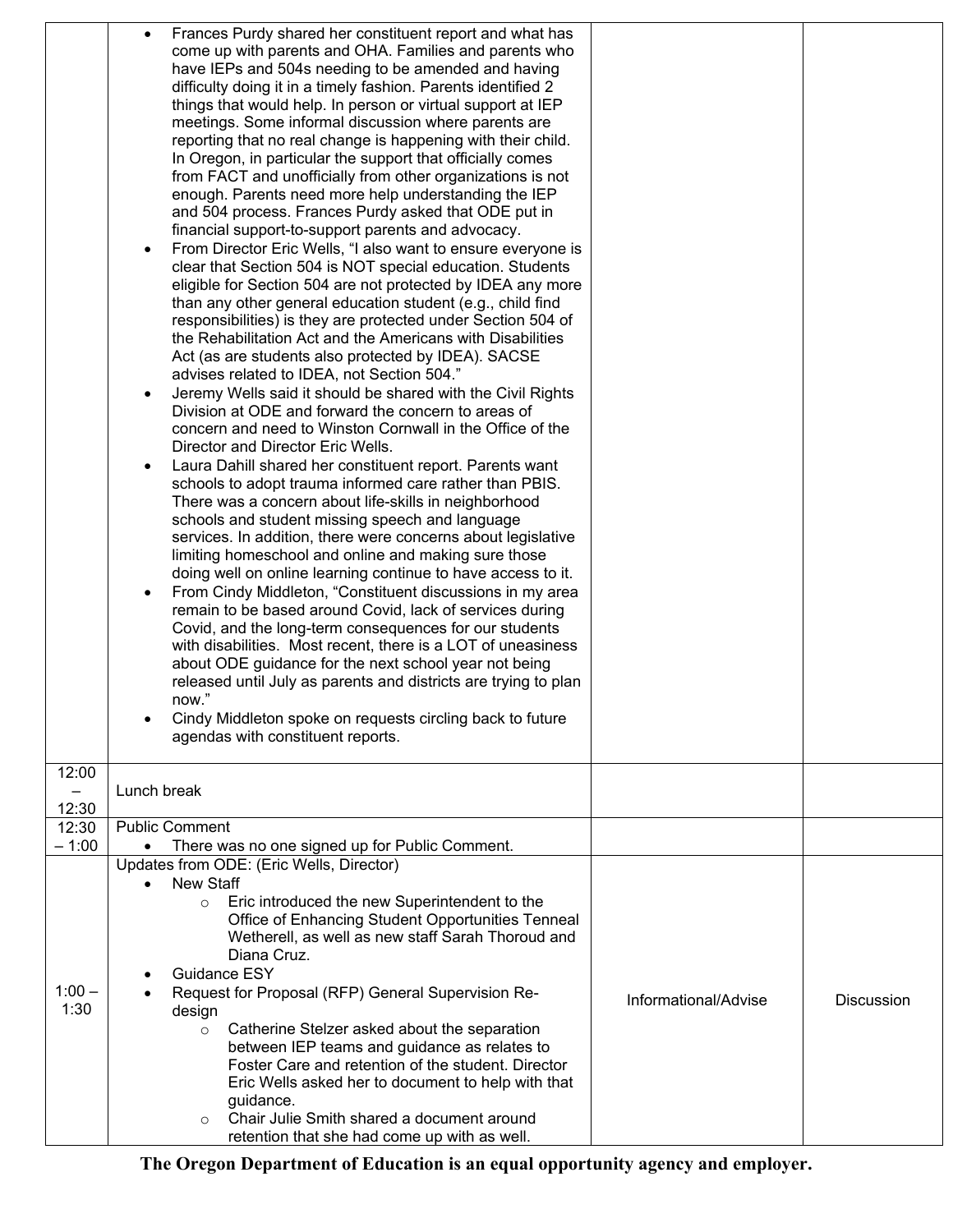|          | From Eric Wells, "And my apologies, the<br>$\circ$             |                      |                  |
|----------|----------------------------------------------------------------|----------------------|------------------|
|          | information on retention is NOT in the summer                  |                      |                  |
|          | learning guide. It's in Student Learning: Unfinished,          |                      |                  |
|          | Not Lost: https://www.oregon.gov/ode/students-                 |                      |                  |
|          | and-                                                           |                      |                  |
|          | family/healthsafety/Documents/Student%20Learnin                |                      |                  |
|          | g%20Unfinished%2c%20Not%20Lost.pdf"                            |                      |                  |
|          | Alisha Overstreet spoke on parents struggle                    |                      |                  |
|          | $\circ$                                                        |                      |                  |
|          | around retention and them not doing well as well               |                      |                  |
|          | as students who are good with masks at school but              |                      |                  |
|          | not home.                                                      |                      |                  |
|          | Jeremy Wells spoke on if there is any unilateral<br>$\circ$    |                      |                  |
|          | district decision to ask for Board policy and to use           |                      |                  |
|          | public comment at the Board meeting.                           |                      |                  |
|          | <b>New Business</b>                                            |                      |                  |
|          | SACSE/SICC Work Groups Report out                              |                      |                  |
|          | SACSE Leads will update group                                  |                      |                  |
|          | Heather Olivier gave an update on the                          |                      |                  |
|          | Second Goal. Goal 2 had an opportunity to                      |                      |                  |
|          | meet once and looking forward to meeting                       |                      |                  |
|          |                                                                |                      |                  |
|          | in August. Will be bringing work in front of                   |                      |                  |
|          | the whole group.                                               |                      |                  |
|          | CJ Webb is going to be sharing a survey                        |                      |                  |
|          | for Goal 1.                                                    |                      |                  |
|          | Jeremy Wells talked about how the two                          |                      |                  |
|          | groups are going to get together as                            |                      |                  |
|          | workgroup to give feedback to one another                      |                      |                  |
|          | to prepare for August meeting.                                 |                      |                  |
|          | Elections                                                      |                      |                  |
|          | Heather Olivier was nominated as the new SACSE<br>$\circ$      |                      |                  |
|          |                                                                |                      |                  |
|          | Chair. She accepted the nominated. Callie Kackley              |                      |                  |
|          | nominated her in the chat. Caitlin Shockley                    |                      |                  |
|          | seconded. Majority approved. Julie Smith will stay             |                      |                  |
|          | on another year to support her as Chair.                       |                      |                  |
|          | Heather Olivier nominated Caitlin Shockley for Vice<br>$\circ$ |                      |                  |
|          | Chair and Cindy Middleton seconded. Passed by                  |                      |                  |
|          | majority.                                                      |                      |                  |
|          | Cindy Middleton nominated CJ Webb for Member<br>$\circ$        |                      |                  |
| $1:30 -$ | at Large. Caitlin Shockley seconded. Majority                  |                      | Discussion/Actio |
| 2:15     | approved. CJ Webb is now Member at Large.                      | Informational/Advise | n                |
|          | Calendar next year's meetings (SICC Hosting) / Summer          |                      |                  |
|          | <b>Goal/Joint Work Meeting</b>                                 |                      |                  |
|          |                                                                |                      |                  |
|          | Meetings were decided on for next year. Cameron<br>$\circ$     |                      |                  |
|          | Morris will send out hold on dates.                            |                      |                  |
|          | Regional or Joint Goal Related<br>$\circ$                      |                      |                  |
|          | Celebration of "Aging Out"                                     |                      |                  |
|          | The four retiring members of SACSE being Laura                 |                      |                  |
|          | Dahill, Cindy Middleton, Sean Reinhardt and Chair              |                      |                  |
|          | Julie Smith were celebrated. Chair Julie Smith will            |                      |                  |
|          | be staying on one more year in an advisory role for            |                      |                  |
|          | the incoming new Chair of SACSE.                               |                      |                  |
|          | <b>Mentoring New Members</b>                                   |                      |                  |
|          | o Past Chair/Chair                                             |                      |                  |
|          | Jeremy Wells talked about a formal policy being<br>$\circ$     |                      |                  |
|          | made for mentoring both for youth membership                   |                      |                  |
|          | with Membership committee and with Executive                   |                      |                  |
|          |                                                                |                      |                  |
|          | Team and mentoring new members and                             |                      |                  |
|          | leadership.                                                    |                      |                  |
|          | <b>Annual Report Format</b>                                    |                      |                  |
|          | Cindy Middleton appreciated the slide presentation<br>$\circ$  |                      |                  |
|          | versus the bullet points being highlighted.                    |                      |                  |
|          | Laura Dahill spoke on using the report to circle<br>$\circ$    |                      |                  |
|          | back and close the communication group between                 |                      |                  |
|          | parents and SACSE and what ODE is trying to do                 |                      |                  |